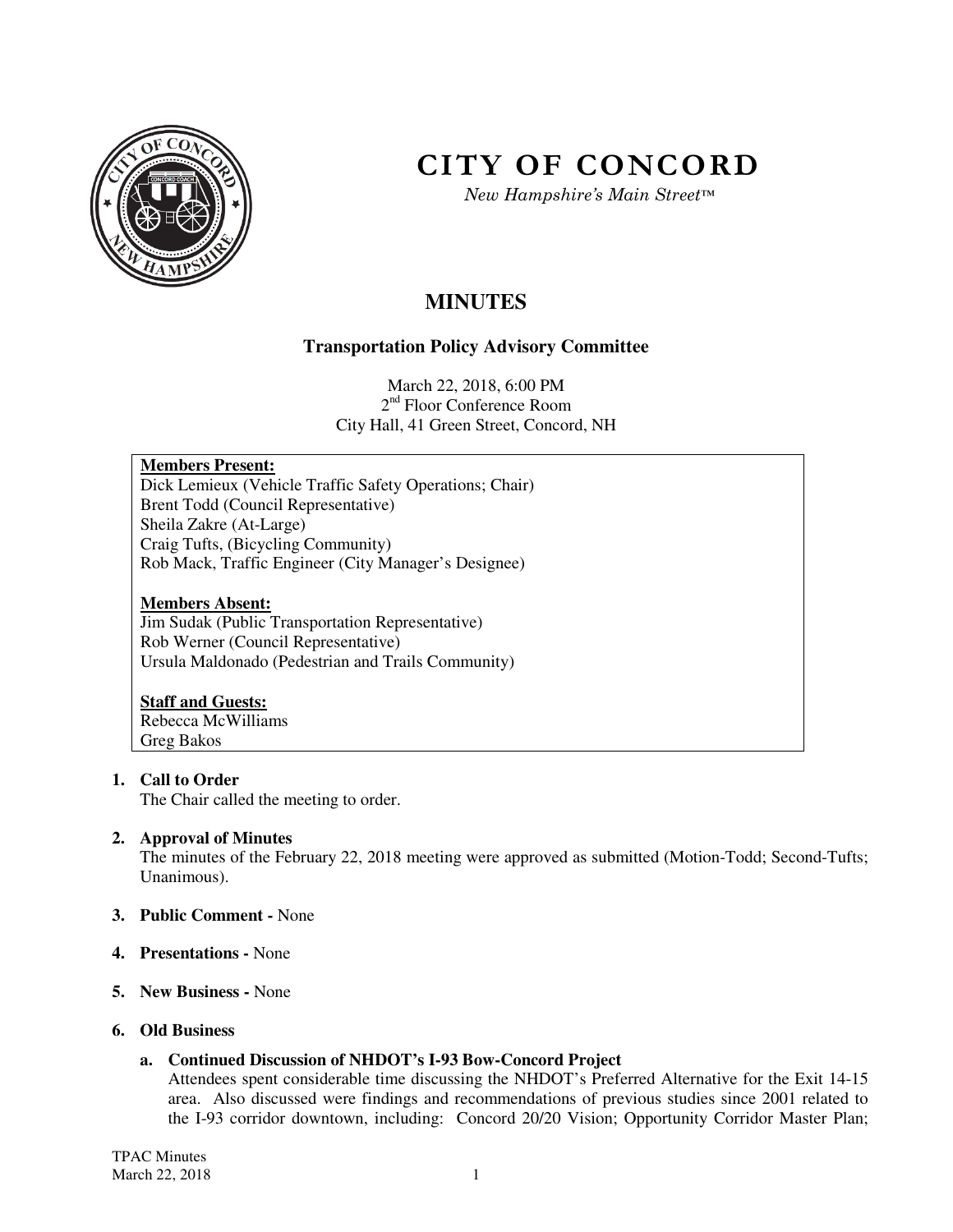the City's Master Plan 2030, including Bicycle and Pedestrian Master Plans; the City's Comprehensive Transportation Policy and the Merrimack River Greenway Trail Feasibility Study. Attendees expressed strong concern that the NHDOT's Preferred Alternative lacked a number of key goals for the downtown area previously envisioned in prior studies, including: downtown access to the river, a pedestrian bridge over the freeway; a multi-modal center; realignment of railroad tracks to optimize land redevelopment potential; and improved east-west access across the freeway for bicycles and pedestrians. Of greater concern was that the NHDOT's Preferred Alternative might even preclude future feasibility of a number of these goals. It was felt that there was insufficient publicreview opportunity available during development of the current NHDOT Preferred Alternative as opposed to the numerous opportunities made available for former studies of the I-93 corridor, particularly the NHDOT's 2008 study which noted a preference for different corridor improvements for the downtown area based on City and public input. Attendees concurred that it was very important to communicate these concerns to NHDOT before the environmental review process was completed later this spring.

An initial draft document was included in agenda materials transmitted to TPAC members prior to the meeting. Attendees devoted considerable time to revising and finalizing the document which was crafted to be an advisory consent report for City Council. The final draft report is reproduced below.

*FROM: Transportation Policy Advisory Committee* 

*SUBJECT: Comments on NHDOT I-93 Bow-Concord Preferred Alternative (I-93 widening)* 

*RECOMMENDATION: Accept this report and take appropriate action as determined by Council.* 

*BACKGROUND: The City of Concord has, over the past two decades, envisioned goals and objectives for the I-93 corridor through the downtown area. The NHDOT presented its Preferred Alternative for the I-93 Bow-Concord Project at public information meetings in February 2018. At its February 22 and March 22, 2018 meetings, TPAC reviewed NHDOT's Preferred Alternative for the I-93 Bow-Concord project, which entails widening Interstate 93 and reconfiguring several interchanges through Concord.* 

# *DISCUSSION:*

*TPAC believes the point of no return for incorporating Concord's goals and objectives is fast approaching. TPAC understands that NHDOT will be closing their comment period at the end of this spring. In light of the fast-approaching deadline, TPAC compared this alternative with the goals, objectives and aspirations from these former documents:* 

- *Concord Opportunity Corridor Master Plan (2005)*
- *20/20 Vision for Concord, NH (2001)*
- *Comprehensive Transportation Policy (2015)*
- *Concord's New Front Door (2013)*
- *Master Plan 2030 (2008)*
- *Bicycle Master Plan (2010)*
- *Pedestrian Master Plan (2017)*
- *Merrimack River Greenway Trail Feasibility Study (2010)*

*All of these plans, reports and studies were developed transparently with extensive public input. They express certain strategic goals, dreams and aspirations of the Concord community for the Opportunity Corridor. Each of these reports identify the I-93 Bow-Concord project as a critical opportunity for the City to achieve its long term goals and objectives.*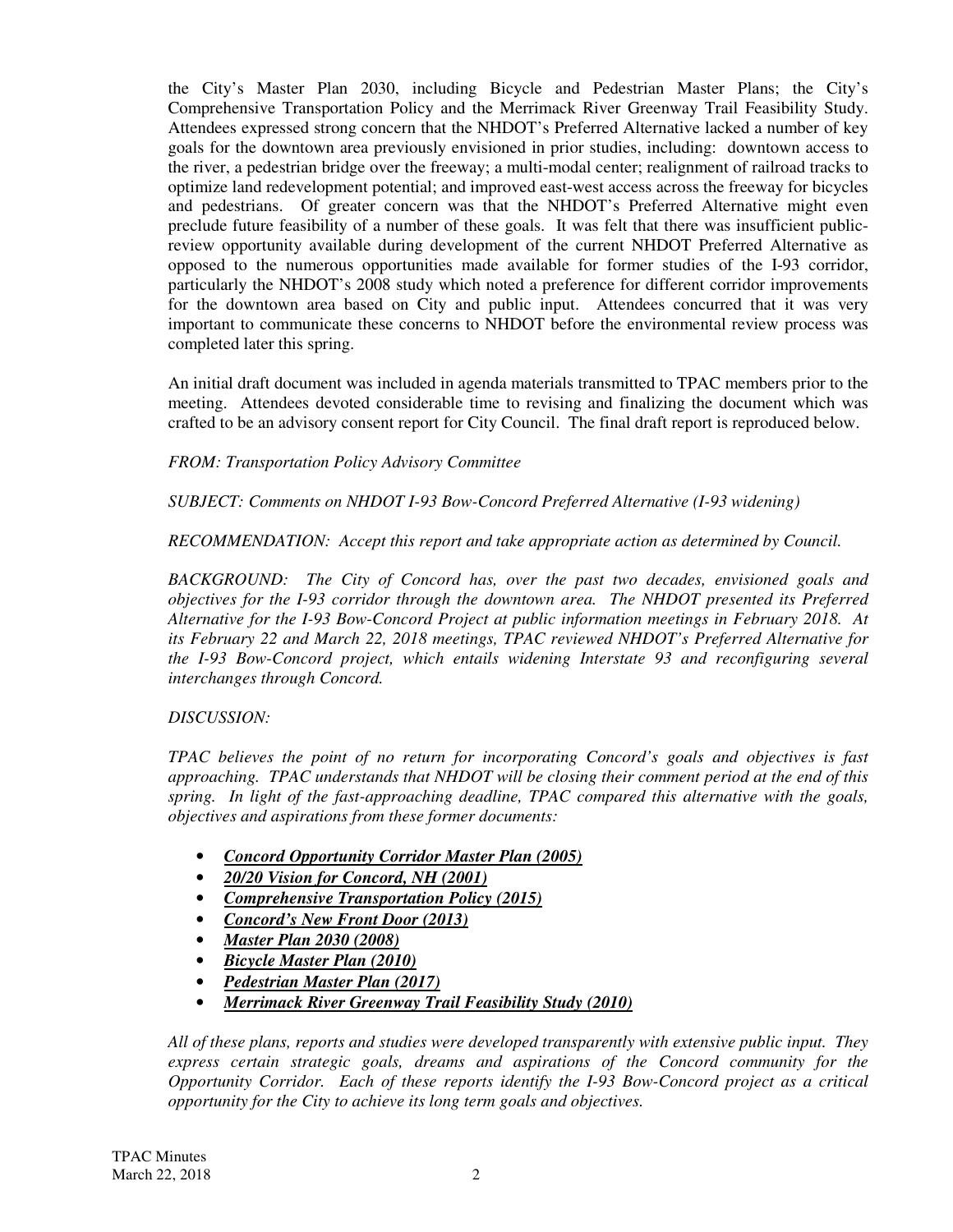*The chart below contrasts the common elements from the previously-issued reports with NHDOT's Preferred Alternative.* 

| <b>Common Elements</b>                                 | <b>NHDOT's Preferred Alternative</b>   |  |
|--------------------------------------------------------|----------------------------------------|--|
|                                                        | Not included. Permanently maintains    |  |
| Moving the highway to the west.                        | a barrier to river access.             |  |
|                                                        | Not included. Permanently maintains    |  |
| Lowering I-93 between Exits 14 and 15.                 | a barrier to the river.                |  |
|                                                        | Not provided. It is unclear how or if  |  |
| Enhancing river access.                                | enhanced river access could be added.  |  |
| Opening up opportunities for recreation trails and     | Not provided. It is unclear how or if  |  |
| paths both to and along the river's edge.              | such opportunities could be added.     |  |
|                                                        | Not included. Limited options for re-  |  |
| Realigning railroad tracks                             | aligning railroad tracks to expand     |  |
|                                                        | developable land.                      |  |
| Incorporating inviting gateways and new places of      | Not included. Insufficient public      |  |
| public focus-riverfront plazas and parks               | discussion on options.                 |  |
| Placing Loudon Road over I-93 and the rail corridor    | Not included. Limits railroad          |  |
|                                                        | realignment options                    |  |
| Building a new local street over I-93, connecting the  | Not included; it is unclear if a new   |  |
| Opportunity Corridor with the Fort Eddy Plaza          | connection could be added              |  |
| Building pedestrian scaled/livable development that is | Not included; draft alternative limits |  |
| well integrated into downtown                          | options                                |  |
| Improving the appearance of Concord from the           | Not included                           |  |
| highway                                                |                                        |  |
| Improved east-west bicycle and pedestrian access       | Insufficient improvement; limited      |  |
|                                                        | future options                         |  |
| Pedestrian bridge over I-93 and the Merrimack River    | Not included                           |  |

*TPAC also compared the Preferred Alternative with the "Summary/Classification Report, Bow-Concord Interstate 93 Transportation Planning Study." The options in the two columns below were extracted from the Opportunity Corridor Master Plan and evaluated by the NHDOT in 2008. The third column shows the NHDOT Preferred Alternative. The chart shows that the Preferred Alternative more-closely resembles 'Option 1 Lite' which was determined to be unreasonable in the 2008 screening process.* 

| <b>Project Elements</b>                              | <b>Opportunity</b><br>Corridor concept,<br>Option 1 | <b>Opportunity Corridor</b><br>concept, Option 5<br><b>Option 1 Lite</b> | <b>Preferred Alternative</b> |
|------------------------------------------------------|-----------------------------------------------------|--------------------------------------------------------------------------|------------------------------|
| Six Lanes on I-93                                    |                                                     |                                                                          |                              |
| Westerly Shift of I-93                               |                                                     |                                                                          |                              |
| Lower I-93 b/w Exits 13 & 15                         |                                                     |                                                                          |                              |
| Reconfigure Exits 14 & 15                            |                                                     |                                                                          |                              |
| Upgrade Exit 12                                      |                                                     |                                                                          |                              |
| Upgrade I-93/I-89 Interchange and Exit 1 on I-<br>89 |                                                     |                                                                          |                              |
| <b>Maintain Rail Corridor</b>                        |                                                     |                                                                          |                              |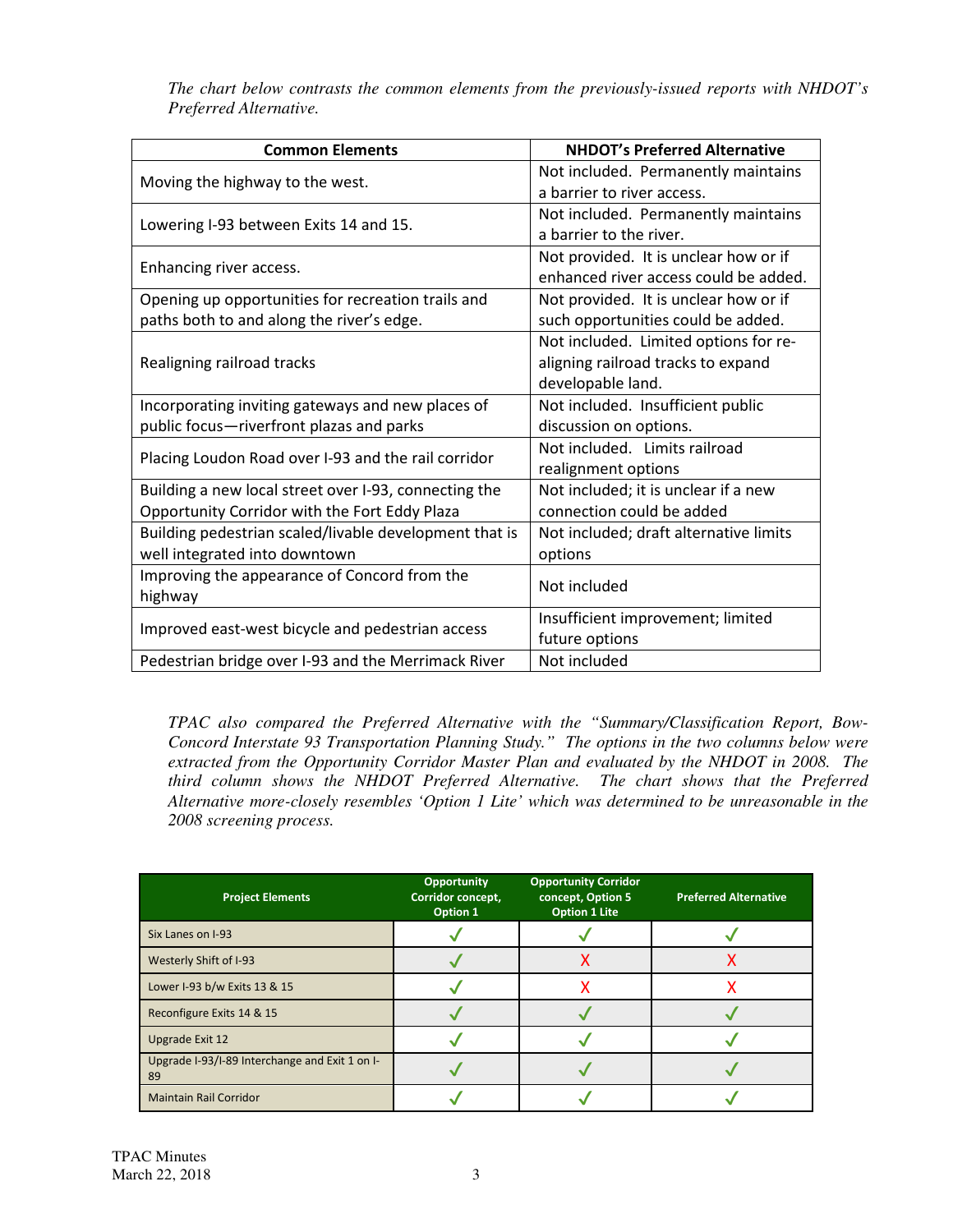| <b>Extend Storrs Street</b>               |            |              |                                                                                          |
|-------------------------------------------|------------|--------------|------------------------------------------------------------------------------------------|
| Local connection over I-93                |            |              |                                                                                          |
| Multi-modal center                        |            |              |                                                                                          |
| Enhanced pedestrian & bicycle connections |            |              | TBD                                                                                      |
| <b>Enhanced river access</b>              |            |              |                                                                                          |
| <b>Finding</b>                            | Reasonable | Unreasonable | <b>Preferred Alternative</b><br>similar to option previously<br>found to be unreasonable |

*While it will be several years before construction begins, the NHDOT will be concluding the National Environmental Policy Act (NEPA) process soon. When the NEPA phase is completed and a final alternative has been selected, it will be difficult to impossible to make significant changes to the design.* 

*The Bow-Concord project will be transformational, possibly more so than even the Main Street Complete Streets Project. The Main Street Project was advanced thoughtfully and transparently, with extensive opportunities for public input. The community conversation around the Main Street project was a critical component to its success.* 

*There have been only two public information meetings regarding the Bow-Concord Project. TPAC believes this has not enabled the level of discussion and scrutiny required for such a complex and potentially transformative project, particularly in light of how the preferred alternative inexplicably differs so drastically from options discussed in 2008.* 

*TPAC believes the NHDOT's Preferred Alternative falls short in critical areas and that it would be a disservice to Concord residents to not take full advantage of the I-93 Bow-Concord project in achieving the expressed aspirations of the Concord community.* 

*The NHDOT could have done—and could still do—a much better job of meeting Concord's aspirations, while at the same time making needed structural, capacity and safety improvements to I-93.* 

*TPAC believes the City Council should be mindful of the NHDOT's schedule and suggests that Council could direct staff to complete TPAC's review of the Preferred Alternative in light of Council's previously-adopted reports. TPAC believes the City's interests should be brought back to the table before environmental review and final design preclude them.* 

*TPAC stands ready to assist and advise Council and awaits Council's instructions.* 

TPAC approved the above draft report for April 9, 2018 submission to City Council as a consent report, with allowance for minor grammatical and formatting edits as might be deemed appropriate by staff in finalizing the formal document for submission to Council (Motion-Zakre; Second-Tufts; Unanimous).

#### **7. Consent Reports**

- **a. Acceptance of Subcommittee Minutes**  Not discussed.
- **8. City Council Meeting Update** Not discussed.